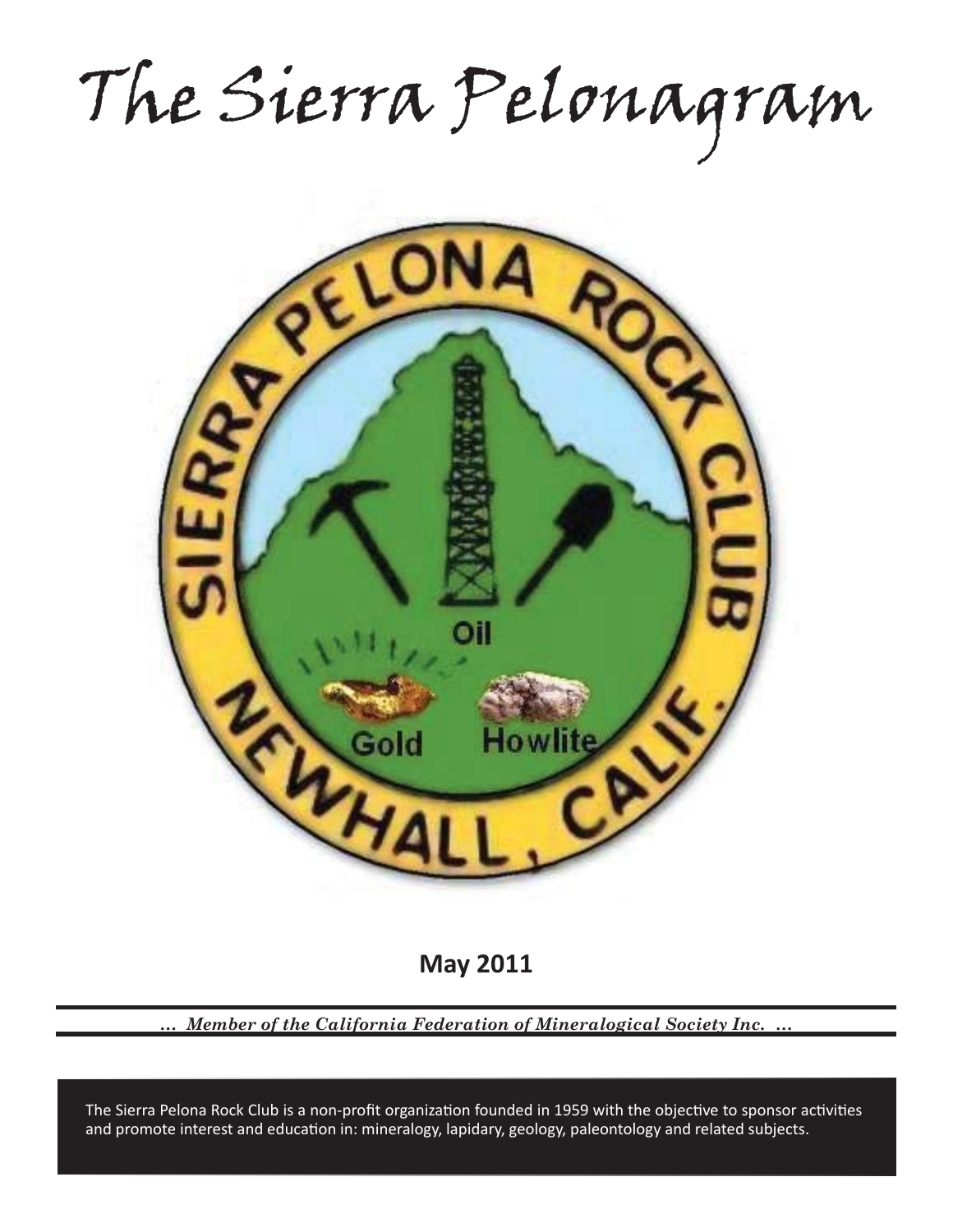

**Message from our President**

 It is May and our summer hiatus is rapidly approaching. June will bring the end of year pot luck BBQ. Be prepared to sign up for a dish at the meeting next week.

 We are going to be organizing the club storage shed, probably in the next week or so. We bought 4 heavyduty shelving units which should fit all our paraphernalia. Out goes the old rickety wooden shelf and some other items that are useless to the club. This will make things so much easier to access.

 So until next month, happy hunting!



**May Birthdays:** This month we have a whole mess of "spring chickens". Happy Birthday to you all! George Bryson Colleen Clough Paul Kinney Mike Moreno Iony Panaitescue Mike Serino



## **Officers:**

President – Bill Webber Vice-President – Ron Strathmann Secretary: Minutes-Nancy Hilliard Treasurer – Greg Mazourek Federation Director (CFMS/AFMS) – Shep Koss

## **Chairpersons:**

Pelonagram Editor – Heidi Webber Claim - Mike Serino Donation Rock Table - Al Brown Field Trips – Open Historian - Frank Humelbaugh Hospitality – Evelyn Velie Membership – Ron & Akiko Strathman Programs – Open Publicity – Open Storage - Mike Moreno Sunshine - Evelyn Velie Web site – Greg Mazourek

The Sierra Pelona Rock Club, is a member of the California and American Federation of Mineralogical Societies, Inc. (CFMS/AFMS). The general club meetings (Open to the public) are at 7:30 PM, on the 3rd Tuesday of each month at:

# **The Clubhouse of the Greenbrier Mobile Estates EAST 21301 Soledad Canyon Rd Canyon Country, CA 91351**

Contact the Club or the Sierra Pelonagram Editor at:

**Sierra Pelona Rock Club P.O. Box 221256 Newhall, Ca. 91322** Or E-mail: hwebber@pacbell.net *Visit the SPRC website http://www.sierrapelona. com/*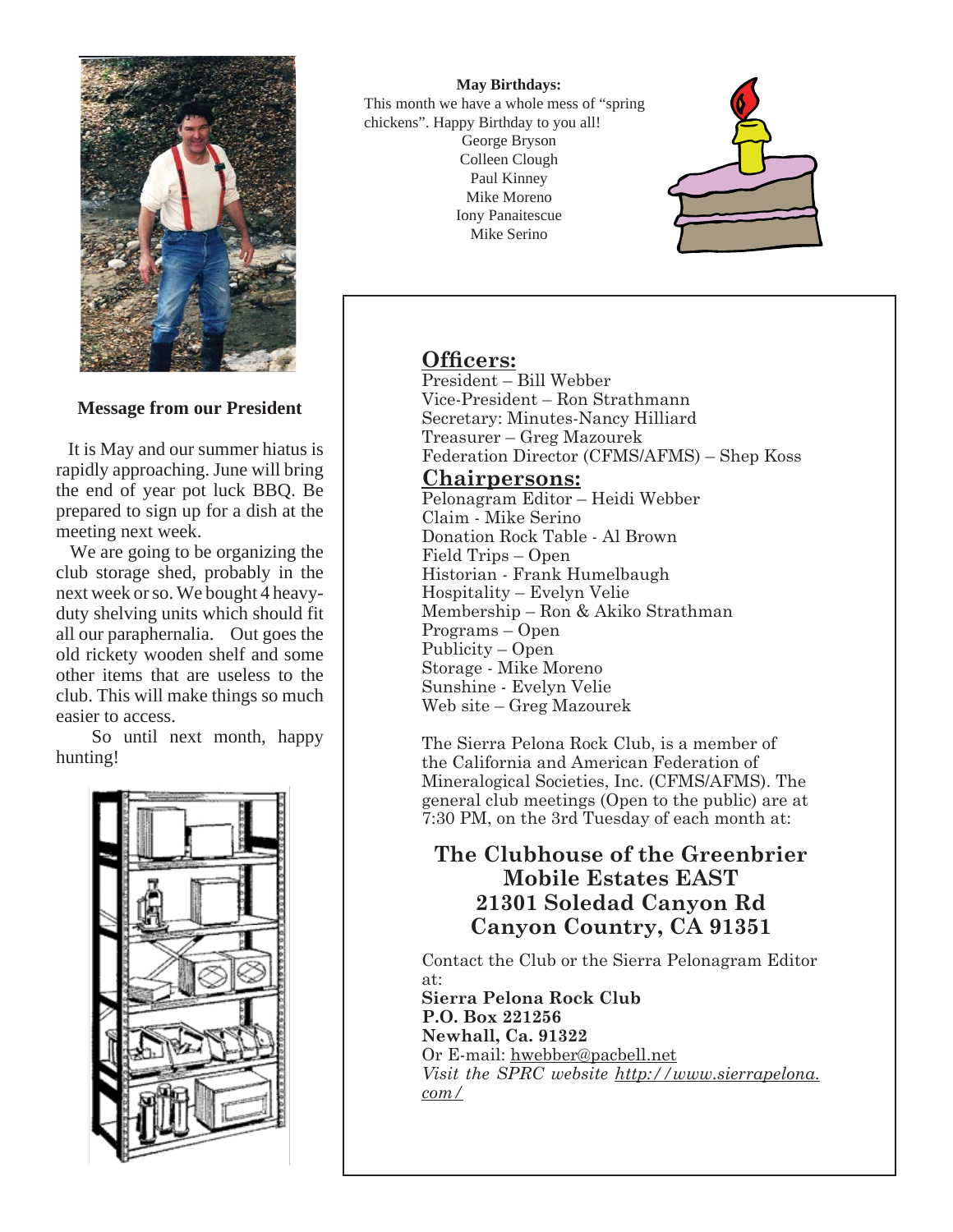#### **Sedimentary Rocks: Chert** What Is Chert, How Does It Form and What Is It Used For?



**Chert:** This specimen of chert is about two inches (five centimeters) across. It displays conchoidal fracture and has broken to produce sharp edges.

#### **What is Chert?**

 Chert is a microcrystalline or cryptocrystalline sedimentary rock material composed of silicon dioxide (SiO2). It occurs as nodules, concretionary masses and as layered deposits. Chert breaks with a conchoidal fracture, often producing very sharp edges. Early people took advantage of how chert breaks and used it to fashion cutting tools and weapons. Dark varieties of chert are common and are often called "flint". **How Does Chert Form?**

 Most chert forms when microcrystals of silicon dioxide grow within soft sediments that will become limestone or chalk. In these sediments, enormous numbers of silicon dioxide microcrystals grow into irregularly-shaped nodules or concretions as dissolved silica is transported to the formation site by the movement of ground water.

If the nodules or concretions are numerous they can enlarge and merge with one another to form a nearly continuous layer of chert within the sediment mass. Chert formed in this manner is a chemical sedimentary rock.

 Some of the silicon dioxide in chert is thought to have a biological origin. In some oceans and shallow seas large numbers of diatoms and radiolarians live in the water. These organisms have a glassy silica skeleton. Some sponges also produce "spicules" that are composed of silica. When these organisms die their silica skeletons fall to the bottom, dissolve, recrystallize and might become part of a chert nodule or chert layer. Chert formed in this way could be considered a biological sedimentary rock. **What is Chert's Composition?**

 Chert is a microcrystalline silicon dioxide (SiO2). As chert nodules or concretions grow within a sediment mass their growth can incorporate significant amounts of the surrounding sediment as inclusions. These inclusions can impart a distinctive color to the chert. **What Color is Chert?**

 Chert occurs in a wide variety of colors. Continuous color gradients exist between white and black or between cream and brown. Green, yellow and red cherts are also common. The darker colors can result from inclusions of sediment or organic matter. The name "flint" is often used in reference to the darker colors of chert. Red to reddish-brown cherts receive their color from included iron oxide. The name "jasper" is frequently used for these reddish cherts. **What are the Uses of Chert?**

Chert has very few uses today; however, it was a very important tool-making

@ geology.com Occastionally, specimens of

chert with attractive colors or interesting patterns are cut as gemstone. This chert cabochon is an example.

material in the past. Chert has two properties that made it especially useful: 1) it breaks with a conchoidal fracture to form very sharp edges, and, 2) it is very hard (7 on the Mohs Scale). The edges of broken chert are sharp and tend to retain their sharpness because chert



**Chert Arrowhead:** A chert (flint) arrowhead bound to a wooden arrow shaft with sinew. Image copyright by iStockPhoto and Brian Brockman.

heads. Tons of chert fragments have been found at locations where these objects were produced in what was one of the earliest manufacturing activities of people.

 Chert is not found everywhere. It was a precious commodity that early people traded and transported long distances. As early as 8000 BC the people of what are now England and France dug shafts up to 300 feet deep into layers of soft chalk to mine chert nodules. These are some of the oldest mining operations ever discovered.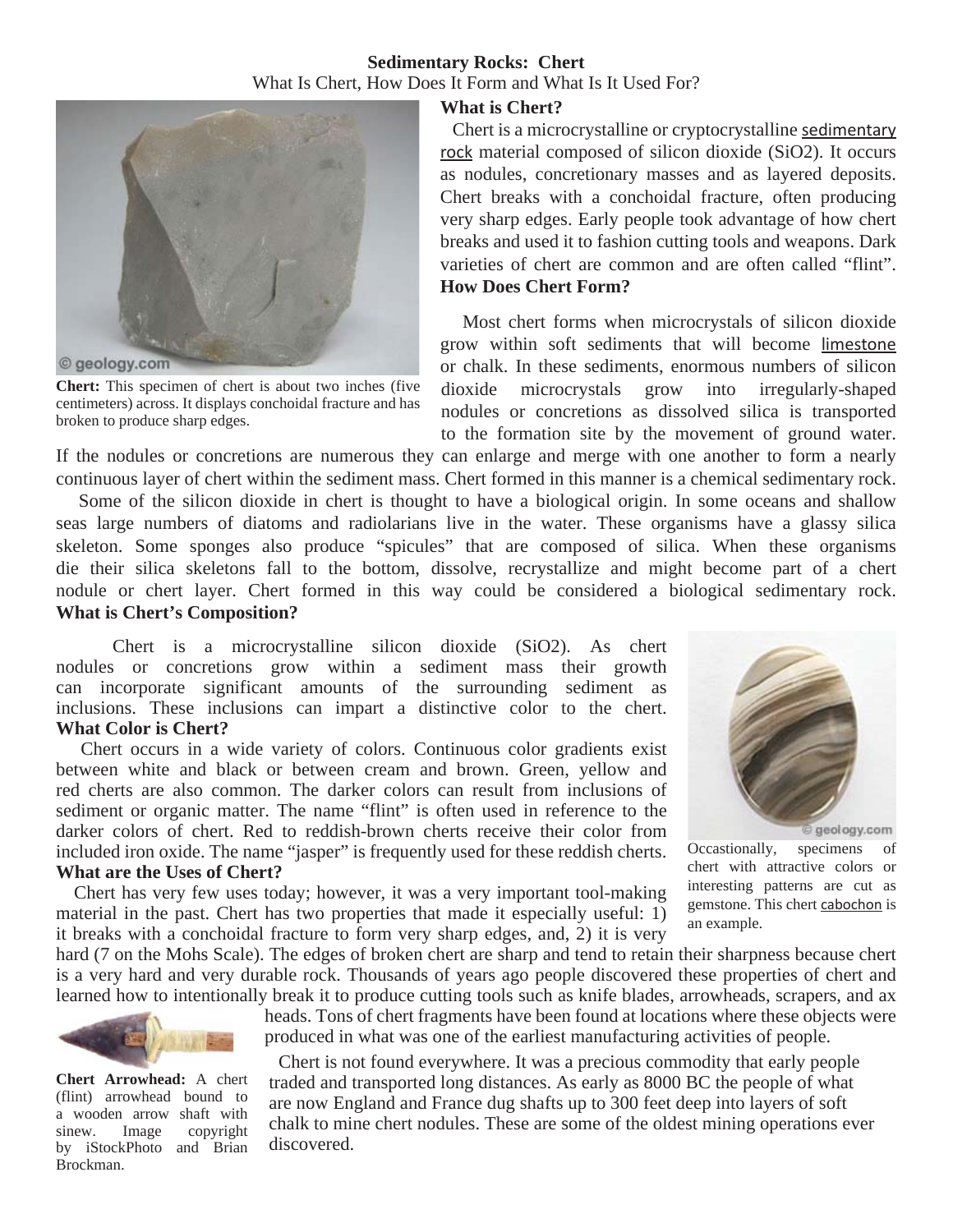## **SPRC Business Meeting** Greenhouse Café May 3, 2011

Ron Strathmann called the meeting to order.

 The treasurer's report was discussed first. No upcoming bills for a few months. Mention was made about ordering more t-shirts and polo shirts. We have plenty of hats for sale. Need to check again with members for what they want and order some extras in the popular sizes. There was some talk about the upcoming shows and where to sell besides the annual Lombardi show.

Field trip report – we will be meeting the girl scouts for a trip to Gem Hill again. The club needs a real good turnout to show the girls around. We will meet at the usual meeting place in Rosemond before heading to Gem Hill.

 The shed was the next topic. The old Gem Fair wooden cases are in very poor shape. The electrical are ready for the trash as they are deemed to be unsafe for use. There was a motion to trash the old cases (maybe save one or two good ones if there are any good ones). Next motion was to give the TV to Mike M if he wants it, otherwise donate it to another member or the Goodwill. Bill has found some metal racks to replace to old wooden ones that take up a lot of space. The metal racks hold up to 1000 pounds. They are at a good price. Plan is to buy four to fit along one side with one rack in the back. There was a motion for Bill to proceed with the buy. All motions were seconded and passed (all in favor).

We held a lengthy discussion on the new claim. Mike S is still unable to get a good physical description. His call for help has gone unanswered. Ron L is to contact another member or two to see if they can provide some assistance. After setting the center post, measurements and directions will have to be obtain to each corner.

Vincent, from College of the Canyons, is to present at the general meeting (Tuesday May 17<sup>th</sup>). Ron L is to follow up with him and make sure he is still available. The was a discussion about changing the names on the CD or spend funds to buy a new projector that connects to a computer for the club. Greg M and Ron L were to get some quotes from local stores. Ron S said he would also check.

The summer picnic was tentatively set for June  $11<sup>th</sup>$  as the best date. We were going to meet in the park as usual and eat at 11 or 12. More details to follow.



**Aventurine Quartz**

 A variety of quartz spangled with inclusions giving a schiller, an unusual and attractive luster characteristic of certain minerals. It may be green, blue, red or yellow in color.

 In the Far East it is used for elaborately decorated statuettes; in the West for small items of jewelry, necklaces and bracelets.

It is widely found in India, Russia, South Africa and China.

 Care should be taken not to confuse blue aventurine with lapis lazuli and green aventurine with jade.

| <b>Name</b>                 |  |  | Moh's Specific Structure Cleavage Refractive |           | Double Disp. Pleochro Fluorescence |
|-----------------------------|--|--|----------------------------------------------|-----------|------------------------------------|
| Aventurine $6+$<br>Feldspar |  |  | 2.62-2.65 Triclinic Perfect 1.532-1.542 0.01 | None Weak | Dark brown-red                     |

*Reference: Mineralzone.com*